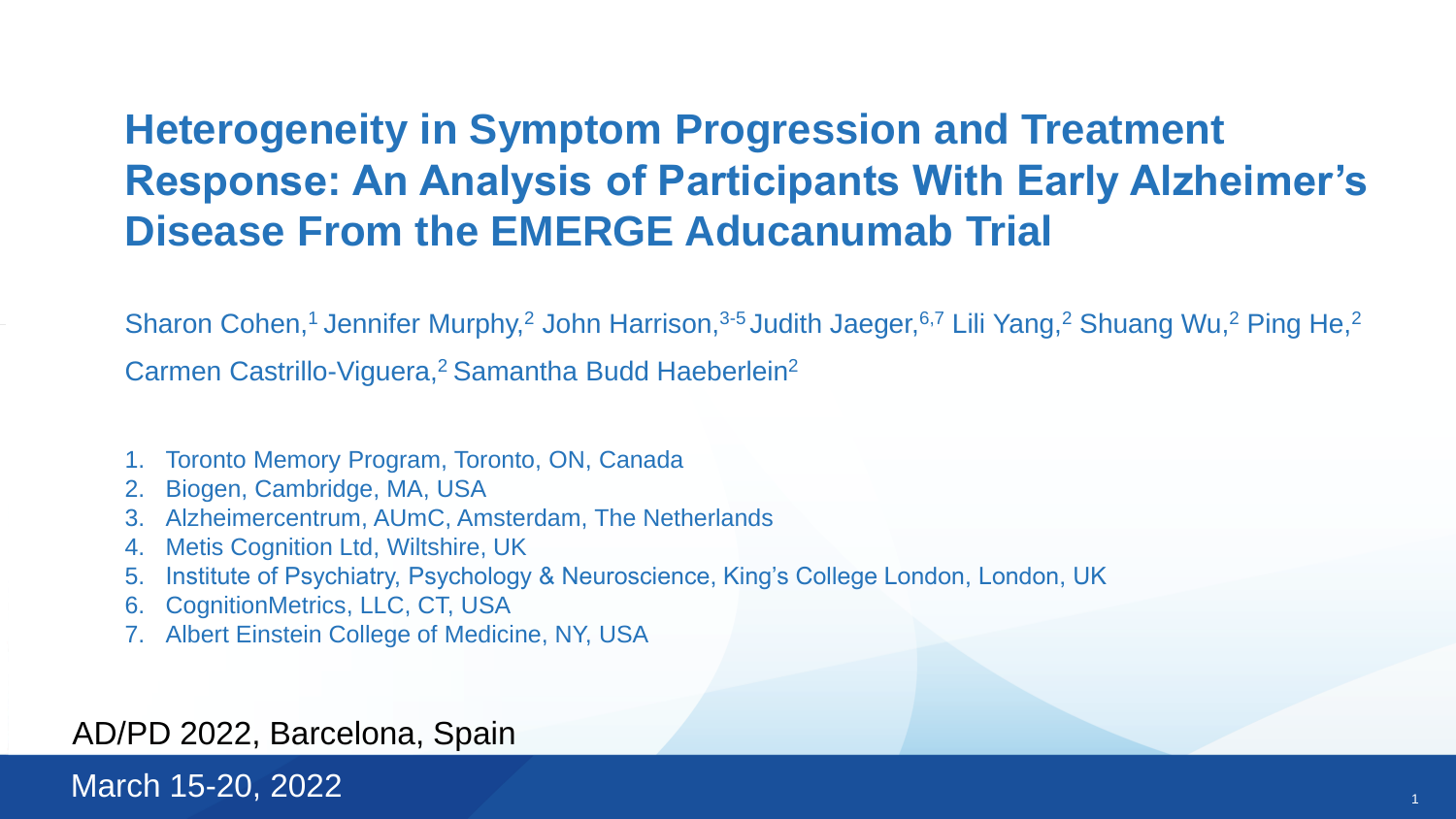### **Disclosures**

- SC reports consulting fees (no personal fees) from Alnylam, Biogen, Cogstate, Cassava Neurosciences, Eisai, Eli Lilly, Inmune Bio, ProMIS Neurosciences, RetiSpec, Roche. She also reports research grants (paid to institution from AgeneBio, Alector, Alnylam, Anavex, Biogen, Cassava Neurosciences, Eisai, Eli Lilly, Green Valley, Janssen, NovoNordisk, RetiSpec, Roche, UCB Biopharma, Vielight
- JH reports receipt of personal fees in the past 2 years from Actinogen, AlzeCure, Aptinyx, Astra Zeneca, Athira Therapeutics, Axoltis, Axon Neuroscience, Axovant, Bial Biotech, Biogen Idec, BlackThornRx, Boehringer Ingelheim, Brands2life, Cerecin, Cognito, Cognition Therapeutics, Compass Pathways, Corlieve, Curasen, EIP Pharma, Eisai, G4X Discovery, GfHEU, Heptares, ImPACT, Ki Elements, LSP Operations, Lundbeck, Lysosome Therapeutics, MyCognition, Neurocentria, Neurocog, Neurodyn Inc, Neurotrack, the NHS, Novartis, Novo Nordisk, Nutricia, Probiodrug, Prothena, Recognify, Regeneron, reMYND, Rodin Therapeutics, Samumed, Sanofi, Signant, Syndesi Therapeutics, Takeda, Vivoryon Therapeutics and Winterlight Labs. Additionally, he holds stock options in Neurotrack Inc. and is a joint holder of patents with My Cognition Ltd.
- JJ is president and owner of CognitionMetrics, LLC which has provided paid consulting services to the following companies over the past two years: Alkermes, Ovid, Jazz, Biogen, Jannsen, INmuneBio, Lundbeck, Syndesi, Cumulus, Eisai, Umecrine, Shackelford, Cyclerion. Additionally she serves on the Board of Apex and is a holder of stock options in InmuneBio.
- JM, SW, PH, CCV, and SBH are employees and shareholders of Biogen
- LY was an employee of Biogen at the time of this work and have since left the company
- Writing and editorial support for the preparation of this presentation was provided by MediTech Media (Atlanta, GA, USA); funding was provided by Biogen
- Aducanumab is approved for use in the following markets: the United States, the United Arab Emirates, and Qatar. In the rest of the world, it is an investigational drug. Its efficacy and safety have not been established in Spain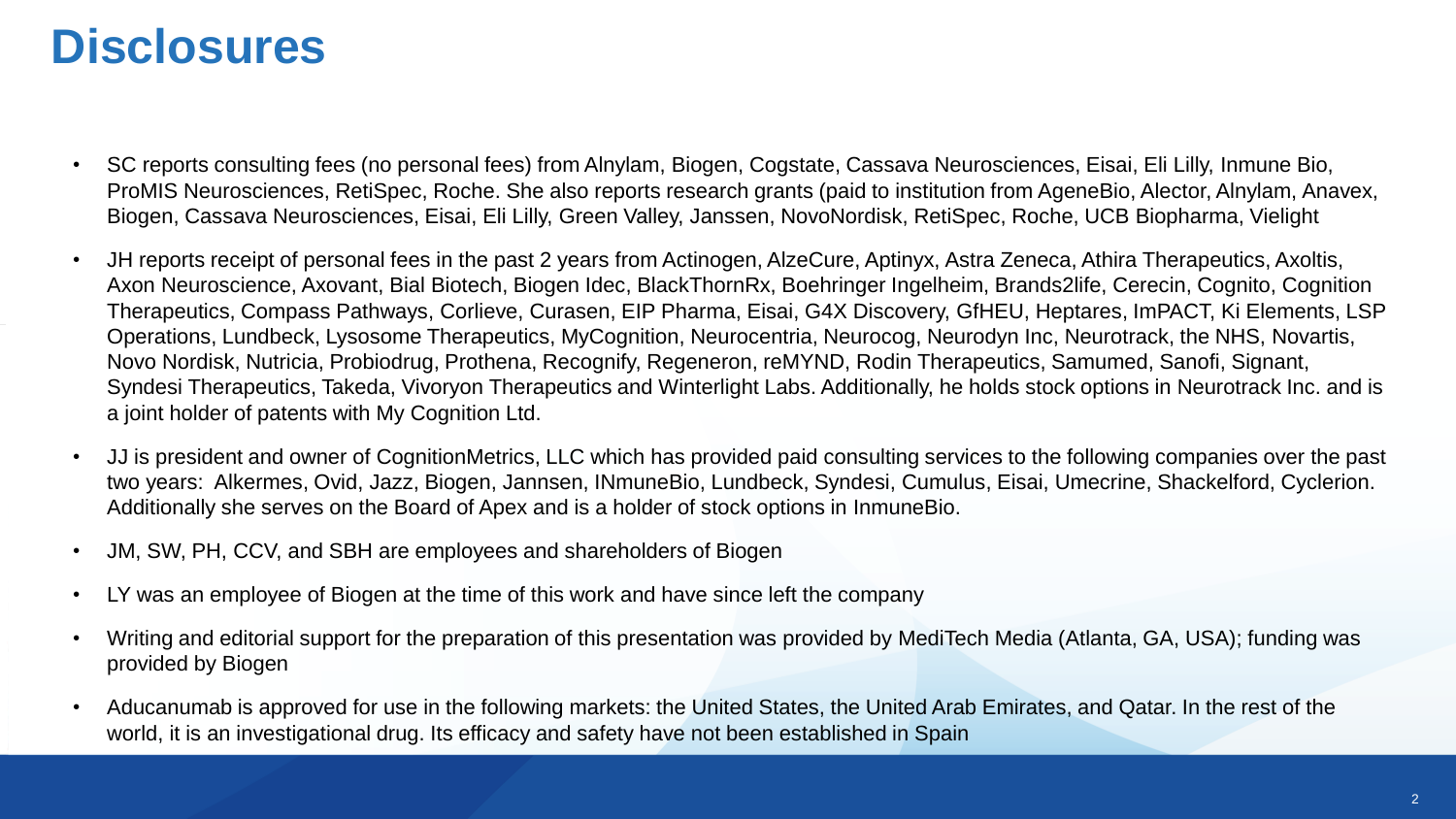# **Introduction**

- Aducanumab is a human, immunoglobulin gamma 1 monoclonal antibody directed against aggregated soluble and insoluble forms of  $A\beta^1$
- Aducanumab is the first FDA-approved Alzheimer's disease (AD) treatment that reduces Aβ plaques, a defining pathophysiological feature of AD<sup>2</sup>
- Two randomized clinical trials, EMERGE (NCT02484547) and ENGAGE (NCT02477800) were conducted in 3285 patients with early AD3,4
- EMERGE demonstrated a statistically significant difference between drug and placebo in the prespecified primary and secondary clinical endpoints<sup>2</sup>
- A previously-presented item-level analysis of EMERGE showed consistent aducanumab treatment effects across cognitive, functional, and behavioral domains in early AD<sup>5</sup>
- Differences in progression and treatment response between participants at the MCI vs. the mild AD dementia stage of AD have not been presented to date

Aβ, amyloid beta; FDA, US Food and Drug Administration; MCI, mild cognitive impairment.

1. Sevigny J, et al. *Nature.* 2016; 537(7618):50-56; 2. Aduhelm (aducanumab). Prescribing information. Biogen, Inc.; 2021; 3. ClinicalTrials.gov. Accessed February 10, 2022. https://clinicaltrials.gov/ct2/show/NCT02484547; 4. ClinicalTrials.gov. Accessed February 10, 2022. https://clinicaltrials.gov/ct2/show/NCT02477800; 5. Cohen S, et al. AAIC 2021.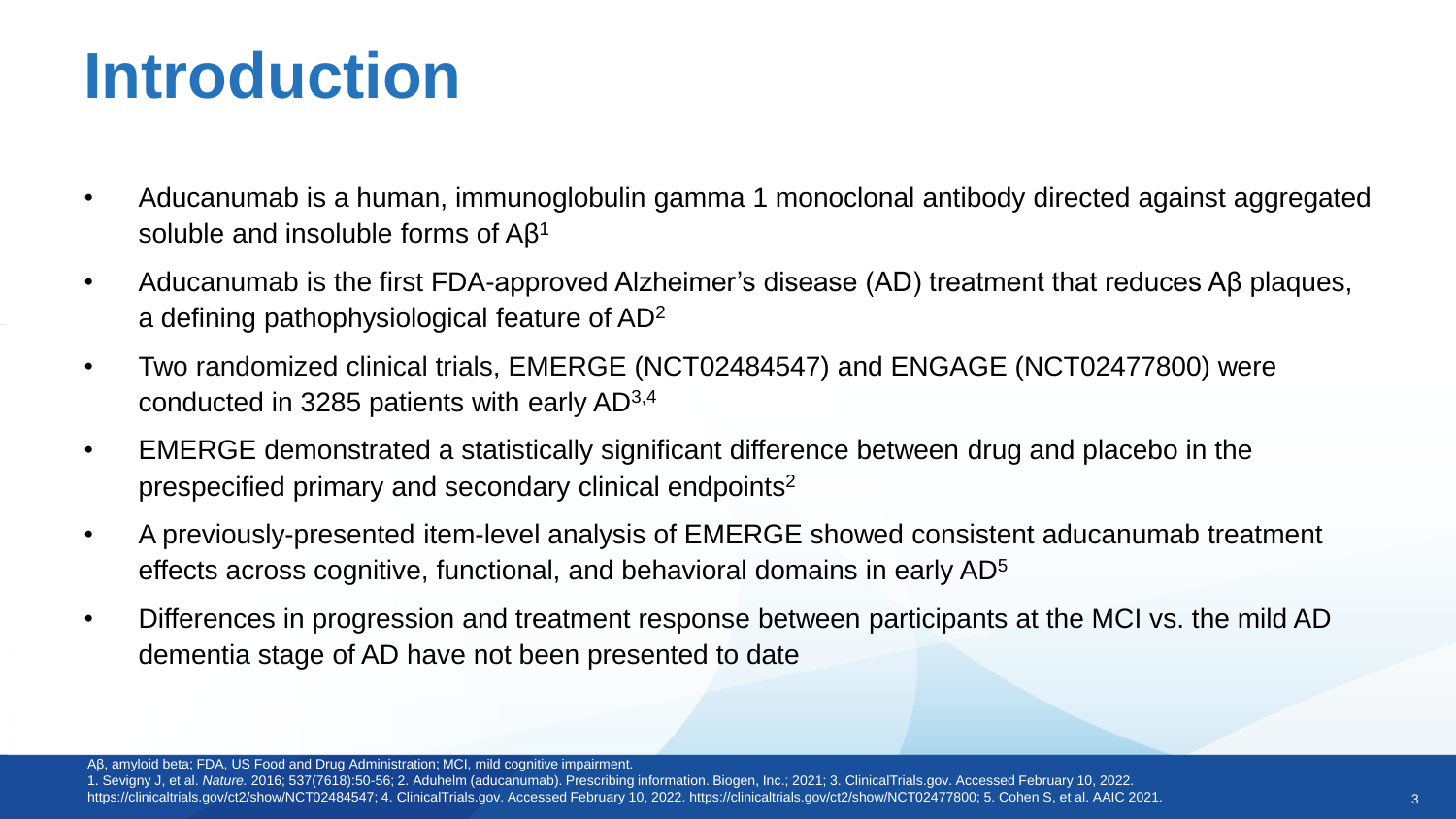### **Aducanumab Phase 3 studies EMERGE and ENGAGE**

| <b>Studies</b>             | Two 18-month, randomized, double-blind, placebo-<br>controlled, Phase 3 studies                                                                                                                                       |  |
|----------------------------|-----------------------------------------------------------------------------------------------------------------------------------------------------------------------------------------------------------------------|--|
| Geography/<br>sample size  | 3285 patients at 348 sites in 20 countries                                                                                                                                                                            |  |
| <b>Population</b>          | • Early Alzheimer's disease<br>• MCI due to Alzheimer's disease (n=1336) + mild<br>Alzheimer's disease dementia (n=302)<br>$\cdot$ MMSE 24-30, CDR-GS 0.5, RBANS DMI score $\leq 85$<br>• Confirmed amyloid pathology |  |
| <b>Doses</b>               | • Two dosing regimens (low and high dose) and placebo;<br>randomized 1:1:1                                                                                                                                            |  |
| <b>Primary</b><br>endpoint | • Change from baseline in CDR-SB score at 18 months                                                                                                                                                                   |  |
| <b>Other endpoints</b>     | • Secondary: MMSE, ADAS-Cog 13, ADCS-ADL-MCI<br>• Tertiary (efficacy): NPI-10<br>• Sub-studies: amyloid PET, tau PET, CSF disease-<br>related biomarkers                                                              |  |



**Countries with active sites included:** Australia, Austria, Belgium, Canada, Denmark, Finland, France, Germany, Italy, Japan, the Netherlands, Poland, Portugal, South Korea, Spain, Sweden, Switzerland, Taiwan, United Kingdom, United States

ADAS-Cog 13, Alzheimer's Disease Assessment Scale-Cognitive Subscale (13-item); ADCS-ADL-MCI, Alzheimer's Disease Cooperative Study-Activities of Daily Living Inventory (mild cognitive impairment version); CDR-GS, Clinical SB, Clinical Dementia Rating-Sum of Boxes; CSF, cerebrospinal fluid; MCI, mild cognitive impairment; MMSE, Mini-Mental State Examination; NPI-10, Neuropsychiatric Inventory (10-item); PET, positron-emission tomography; RBA Assessment of Neuropsychological Status–Delayed Memory Index.

1. ClinicalTrials.gov. Accessed February 10, 2022. https://clinicaltrials.gov/ct2/show/NCT02484547; 2. ClinicalTrials.gov. Accessed February 10, 2022. https://clinicaltrials.gov/ct2/show/NCT02477800.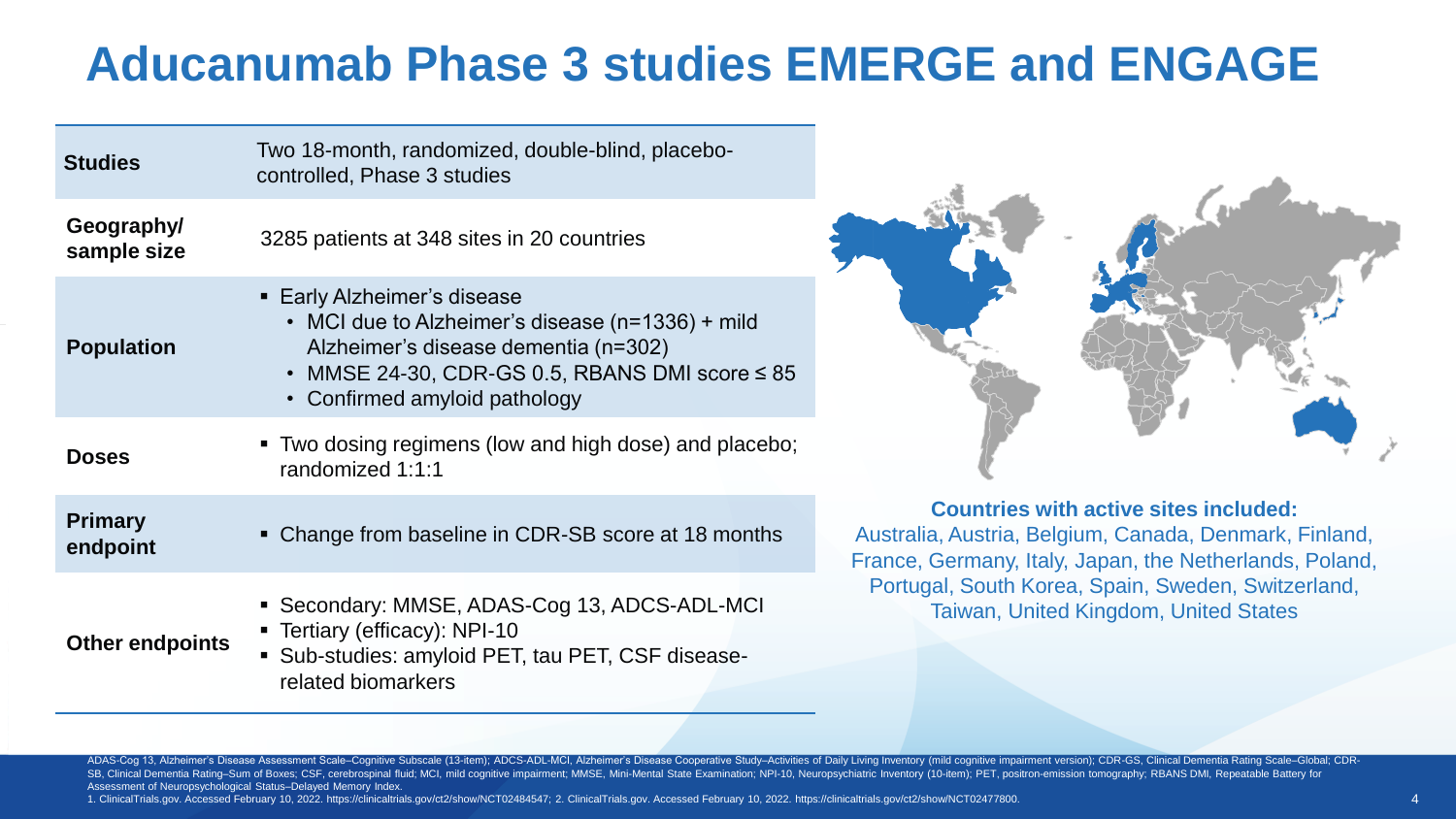

- To compare the clinical symptom profiles of EMERGE participants with mild cognitive impairment due to AD versus those with mild AD dementia
- To examine the pattern of aducanumab treatment response in EMERGE participants with mild cognitive impairment due to AD vs. those with mild AD dementia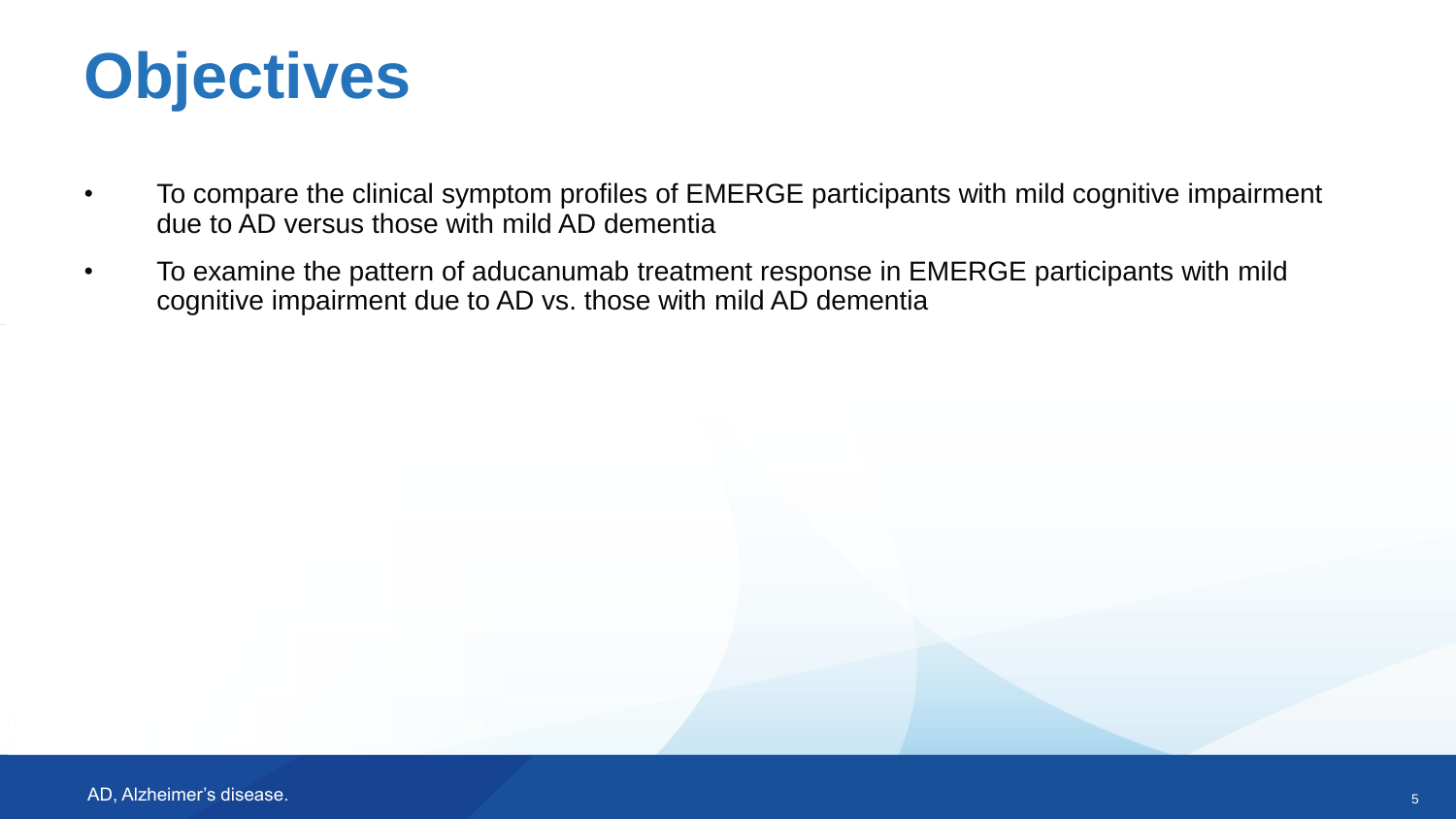## **Methods**

- EMERGE data were analyzed (ENGAGE did not meet the primary endpoint)
- EMERGE (N=1643) included participants aged 50-85 years with confirmed presence of amyloid pathology and mild cognitive impairment or mild AD dementia, consistent with Stage 3 and Stage 4 Alzheimer's disease<sup>1</sup>
- Aducanumab or placebo was administered via intravenous infusion every 4 weeks over 76 weeks (20 doses total); details of the trial design, patient population, and futility analysis have been disclosed<sup>2</sup>
- Participants were randomized to receive high-dose aducanumab, low-dose aducanumab, or placebo
- The primary endpoint was change from baseline in CDR-SB score at Week 78. Secondary outcome measures were MMSE, ADAS-Cog13, and ADCS-ADL-MCI scores. NPI-10 was a tertiary clinical outcome measure
- Item-level analyses using mixed models for repeated measures were conducted on these clinical efficacy endpoints using the ITT population. This analysis is considered descriptive; thus, no multiplicity adjustment was considered
- Item-level analyses of symptom progression in the placebo group and treatment differences between placebo and high-dose aducanumab were analyzed separately for ADAS-Cog 13 and ADCS-ADL-MCI. Separate analyses were conducted for participants with MCI due to AD (n=1336) or mild AD dementia (n=302)

AD, Alzheimer disease; ADAS-Coq 13, Alzheimer's Disease Assessment Scale-Cognitive Subscale (13 items); ADCS-ADL-MCI, the Alzheimer's Disease Cooperative Study-Activities of Daily Living Inventory (mild cognitive impairmen Rating; CDR-SB, Clinical Dementia Rating-Sum of Boxes; ITT, intention-to-treat; MMSE, Mini-Mental State Examination; NPI-10, 10-item Neuropsychiatric Inventory Questionnaire. 1.US Food and Drug Administration. Early Alzheimer's disease: developing drugs for treatment guidance for industry. 2018. Accessed June 4, 2021. https://www.fda.gov/regulatory-information/search-fda-guidance-documents/alzh treatment-guidance-industry.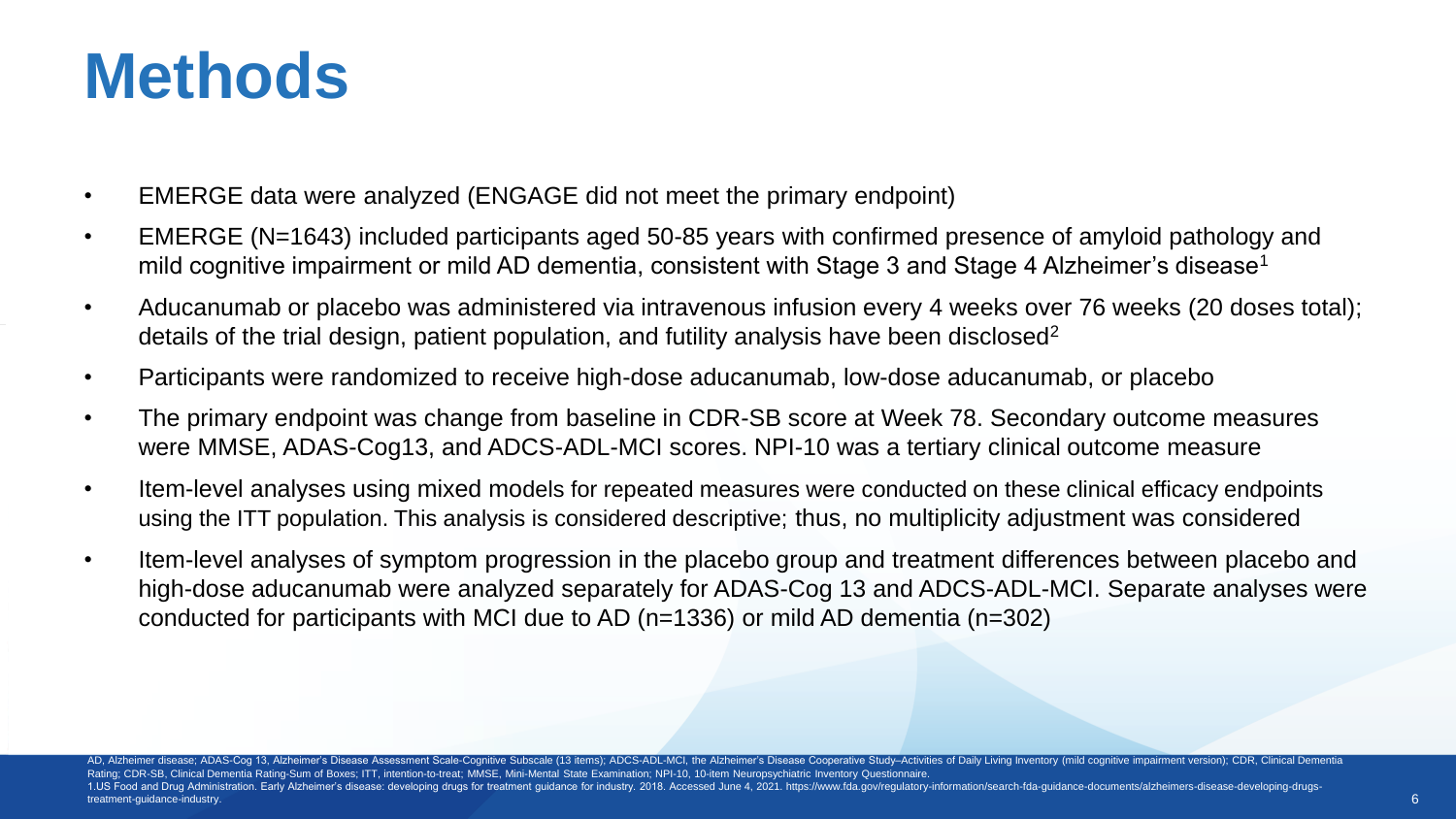### **Baseline demographics from EMERGE**

|                                           |                             |                                     | <b>MCI due to AD</b>                 |                            | <b>Mild AD dementia</b>     |                                    |                                      |                           |
|-------------------------------------------|-----------------------------|-------------------------------------|--------------------------------------|----------------------------|-----------------------------|------------------------------------|--------------------------------------|---------------------------|
|                                           | <b>Placebo</b><br>$(n=446)$ | Low dose<br>aducanumab<br>$(n=452)$ | High dose<br>aducanumab<br>$(n=438)$ | <b>Total</b><br>$(n=1336)$ | <b>Placebo</b><br>$(n=102)$ | Low dose<br>aducanumab<br>$(n=91)$ | High dose<br>aducanumab<br>$(n=109)$ | <b>Total</b><br>$(n=302)$ |
| Age, mean, years                          | 70.8                        | 70.6                                | 70.8                                 | 70.7                       | 70.9                        | 70.7                               | 69.9                                 | 70.5                      |
| Sex, n (%)                                |                             |                                     |                                      |                            |                             |                                    |                                      |                           |
| Female                                    | 242 (54.3)                  | 220(48.7)                           | 228(52.1)                            | 690 (51.6)                 | 48 (47.1)                   | 49 (53.8)                          | 56(51.4)                             | 153(50.7)                 |
| <b>Male</b>                               | 204(45.7)                   | 232(51.3)                           | 210(47.9)                            | 646 (48.4)                 | 54(52.9)                    | 42 (46.2)                          | 53(48.6)                             | 149(49.3)                 |
| Race, n (%)                               |                             |                                     |                                      |                            |                             |                                    |                                      |                           |
| American Indian or Alaska native          | 1(0.2)                      | $\overline{0}$                      | $\overline{0}$                       | $1 (-0.1)$                 | $\overline{0}$              | $\overline{0}$                     | $\overline{0}$                       | $\overline{0}$            |
| Asian                                     | 36(8.1)                     | 32(7.1)                             | 25(5.7)                              | 93(7.0)                    | 11(10.8)                    | 7(7.7)                             | 17(15.6)                             | 35(11.6)                  |
| <b>Black or African American</b>          | $\overline{0}$              | 6(1.3)                              | 4(0.9)                               | 10(0.7)                    | 1(1.0)                      | $\overline{0}$                     | $\overline{0}$                       | 1(0.3)                    |
| Native Hawaiian or other Pacific Islander | $\overline{0}$              | $\overline{0}$                      | $\overline{0}$                       | $\overline{0}$             | $\overline{0}$              | $\overline{0}$                     | $\overline{0}$                       | $\overline{0}$            |
| White                                     | 354 (79.4)                  | 360 (79.6)                          | 349 (79.7)                           | 1063 (79.6)                | 77 (75.5)                   | 72 (79.1)                          | 73 (67.0)                            | 222(73.5)                 |
| Not reported                              | 54(12.1)                    | 53(11.7)                            | 58 (13.2)                            | 165(12.4)                  | 13(12.7)                    | 12(13.2)                           | 17(15.6)                             | 42 (13.9)                 |
| <b>Other</b>                              | 1(0.2)                      | 1(0.2)                              | 1(0.2)                               | 3(0.2)                     | $\overline{0}$              | $\overline{0}$                     | 2(1.8)                               | 2(0.7)                    |
| <b>Unknown</b>                            | $\overline{0}$              | $\overline{0}$                      | 1(0.2)                               | $1$ ( $<$ 0.1)             | $\overline{0}$              | $\overline{0}$                     | $\overline{0}$                       | $\overline{0}$            |
| Years of formal education, mean           | 14.6                        | 14.5                                | 14.6                                 | 14.6                       | 14.1                        | 14.5                               | 14.0                                 | 14.2                      |

• Age, sex, education, and racial characteristics were well balanced across the MCI group and the mild AD dementia group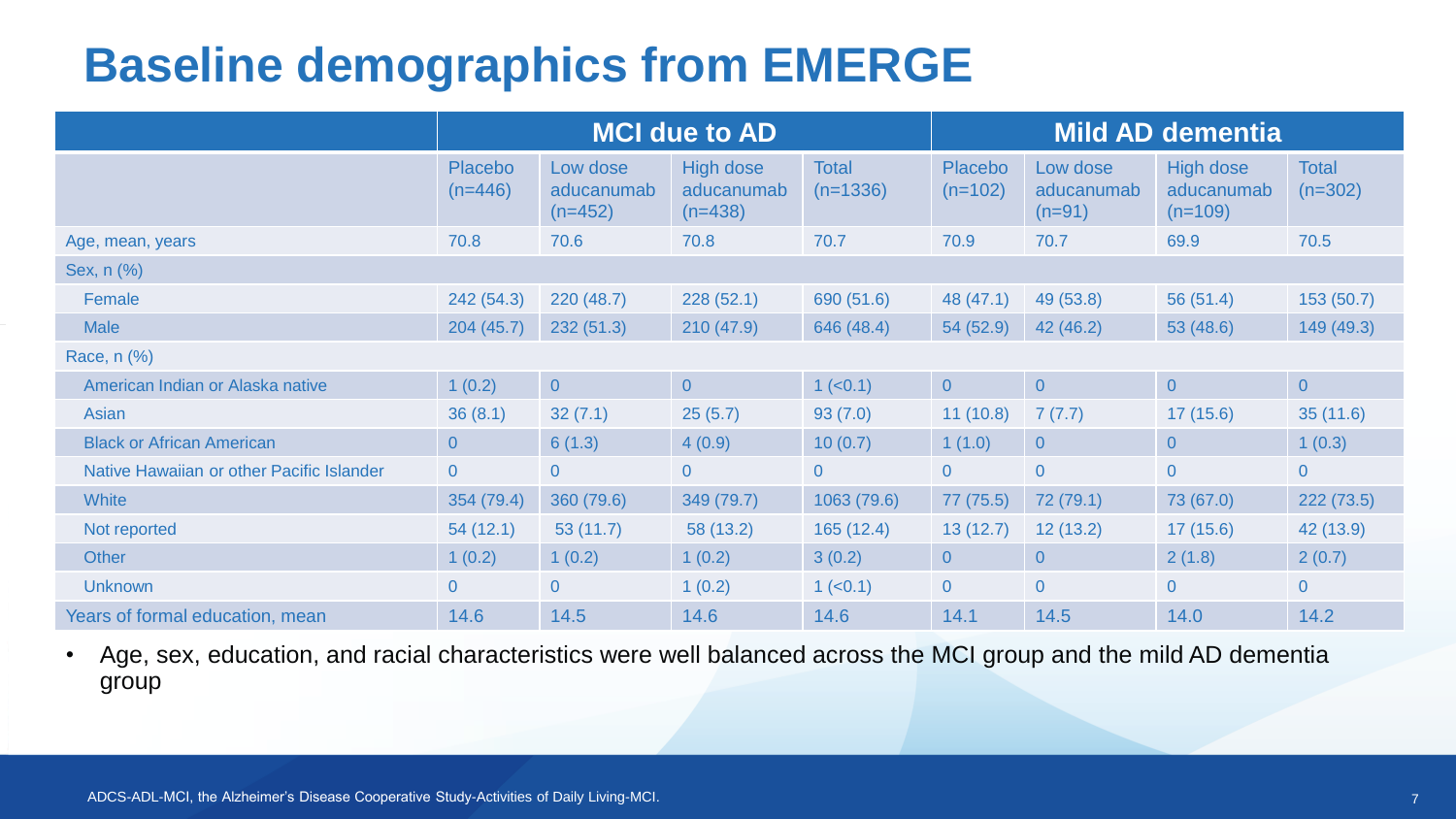### **Baseline disease characteristics from EMERGE**

|                                                                     | <b>MCI due to AD</b> |                                     |                                             |                            | <b>Mild AD dementia</b>     |                                    |                                      |                           |  |
|---------------------------------------------------------------------|----------------------|-------------------------------------|---------------------------------------------|----------------------------|-----------------------------|------------------------------------|--------------------------------------|---------------------------|--|
| Characteristic, n (%)                                               | Placebo<br>$(n=446)$ | Low dose<br>aducanumab<br>$(n=452)$ | <b>High dose</b><br>aducanumab<br>$(n=438)$ | <b>Total</b><br>$(n=1336)$ | <b>Placebo</b><br>$(n=102)$ | Low dose<br>aducanumab<br>$(n=91)$ | High dose<br>aducanumab<br>$(n=109)$ | <b>Total</b><br>$(n=302)$ |  |
| Laboratory ApoE e4 status                                           |                      |                                     |                                             |                            |                             |                                    |                                      |                           |  |
| Carrier                                                             | 299(67.0)            | 310 (68.6)                          | 294(67.1)                                   | 903(67.6)                  | 69 (67.6)                   | 52(57.1)                           | 71(65.1)                             | 192 (63.6)                |  |
| Non-carrier                                                         | 146 (32.7)           | 140(31.0)                           | 144 (32.9)                                  | 430 (32.2)                 | 32(31.4)                    | 38(41.8)                           | 37 (33.9)                            | 107(35.4)                 |  |
| <b>RBANS</b> delayed memory index<br>score, mean                    | 61.3                 | 60.4                                | 61.6                                        | 61.1                       | 56.8                        | 58.0                               | 57.0                                 | 57.3                      |  |
| CDR sum of boxes, mean                                              | 2.38                 | 2.40                                | 2.40                                        | 2.39                       | 2.85                        | 2.80                               | 2.93                                 | 2.86                      |  |
| MMSE, mean                                                          | 26.5                 | 26.3                                | 26.4                                        | 26.4                       | 25.9                        | 25.9                               | 25.9                                 | 25.9                      |  |
| ADAS-Cog 13, mean                                                   | 21.213               | 22.020                              | 21.626                                      | 21.622                     | 24.709                      | 24.817                             | 24.759                               | 24.760                    |  |
| ADCS-ADL-MCI, mean                                                  | 42.9                 | 43.0                                | 43.0                                        | 43.0                       | 41.6                        | 41.5                               | 40.5                                 | 41.2                      |  |
| Years since diagnosis of AD,<br>mean                                | 1.23                 | 1.21                                | 1.23                                        | 1.22                       | 1.49                        | 1.44                               | 1.50                                 | 1.48                      |  |
| Participants taking any AD<br>symptomatic medication at<br>baseline | 214(48.0)            | 214(47.3)                           | 198 (45.2)                                  | 626 (46.9)                 | 68 (66.7)                   | 67 (73.6)                          | 87 (79.8)                            | 222(73.5)                 |  |

- Across treatment groups and disease stages, the majority of participants were ApoE e4 carriers
- Mean CDR-SB at baseline was 2.39 in the MCI due to AD group and 2.86 in the mild AD dementia group
- 46.9% of patients with MCI due to AD vs. 73.5% of patients with Mild AD dementia were taking AD symptomatic medication at baseline

AD, Alzheimer's disease; ADAS-Cog 13, Alzheimer's Disease Assessment Scale-Cognitive subscale; ADCS-ADL-MCI, the Alzheimer's Disease Cooperative Study-Activities of Daily Living-MCI; ApoE, apolipoprotein E; CDR-SB, Clinical Dementia Rating–Sum of Boxes; MMSE, Mini-Mental State Examination; RBANS, Repeatable Battery for the Assessment of Neuropsychological Status.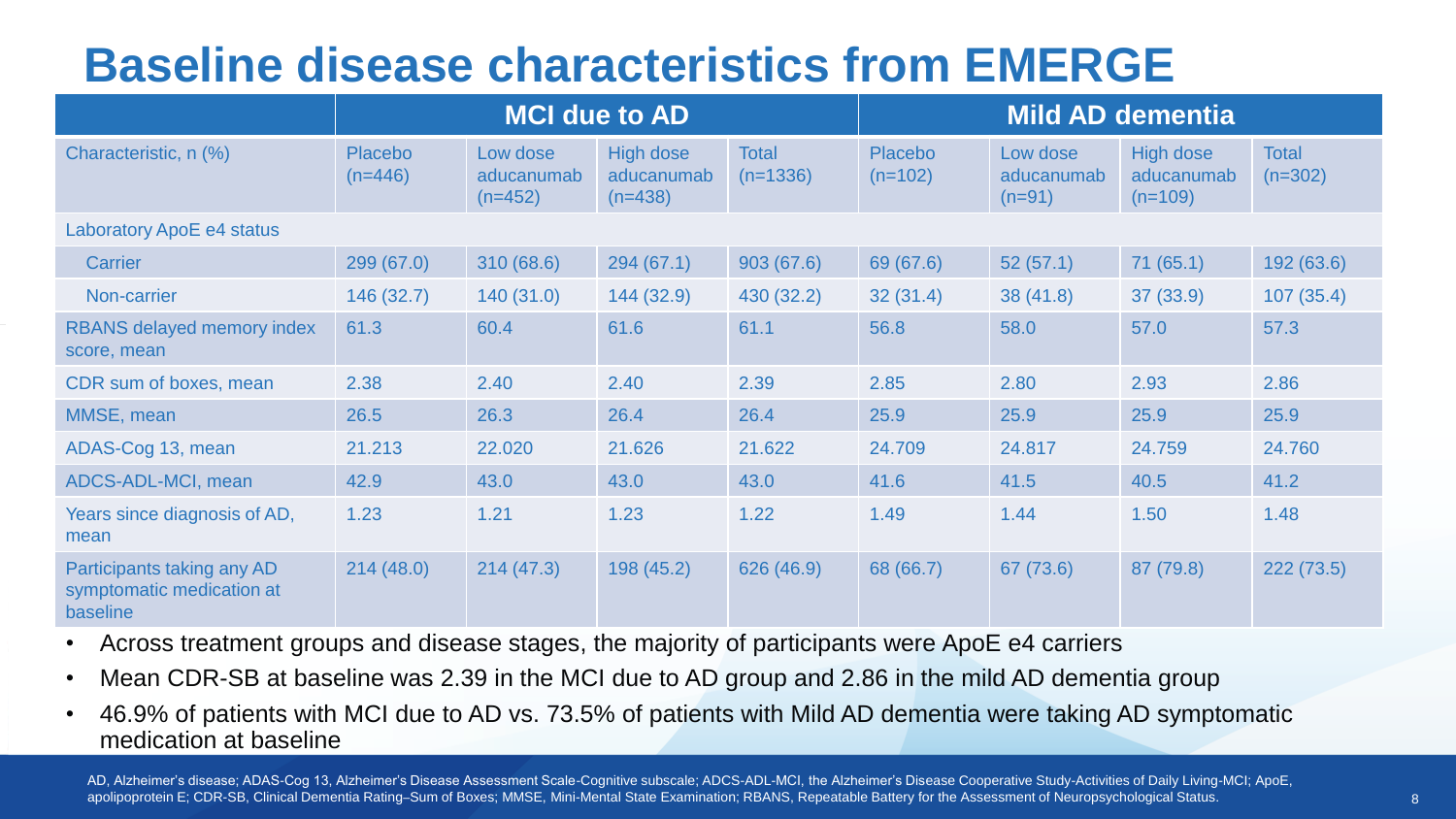## **In the placebo group, larger decline in ADAS-Cog13 domains over 78 weeks was observed in mild AD dementia**



Results were based on an MMRM, with change from baseline as the dependent variable and with fixed effects of treatment group, categorical visit, treatment-by-visit interaction, baseline item value, baseline item score by v baseline MMSE, AD symptomatic medication use at baseline, region and laboratory ApoE status. All three treatment groups were included in the model. AD, Alzheimer's disease; ADAS-Cog 13, Alzheimer's Disease Assessment Scale Cognitive subscale; ApoE, apolipoprotein E; MCI, mild cognitive impairment; MMRM, mixed model for repeated measures; MMSE, Mini-Mental State Examination.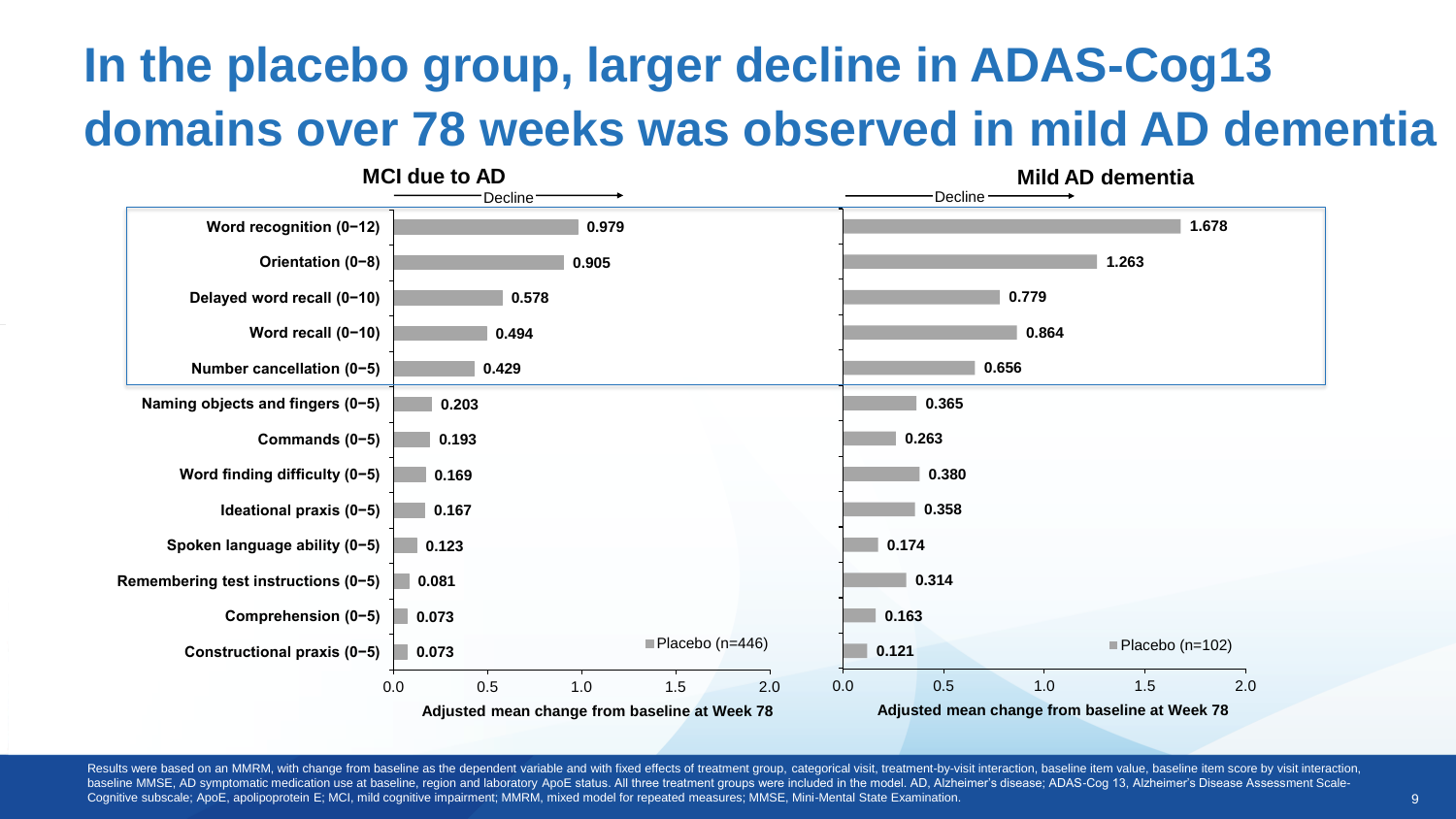### **Variable declines in ADCS-ADL-MCI items over 78 weeks in MCI due to AD; all items progressed in mild AD dementia**



Results were based on an MMRM, with change from baseline as the dependent variable and with fixed effects of treatment group, categorical visit, treatment-by-visit interaction, baseline item value, baseline item score by v baseline MMSE, AD symptomatic medication use at baseline, region and laboratory ApoE status. All three treatment groups were included in the model. AD, Alzheimer's disease; ADCS-ADL MCI, the Alzheimer's Disease Cooperative Study-Activities of Daily Living-MCI; ApoE, apolipoprotein E; MCI, mild cognitive impairment; MMRM, mixed model for repeated measures; MMSE, Mini-Mental State Examination.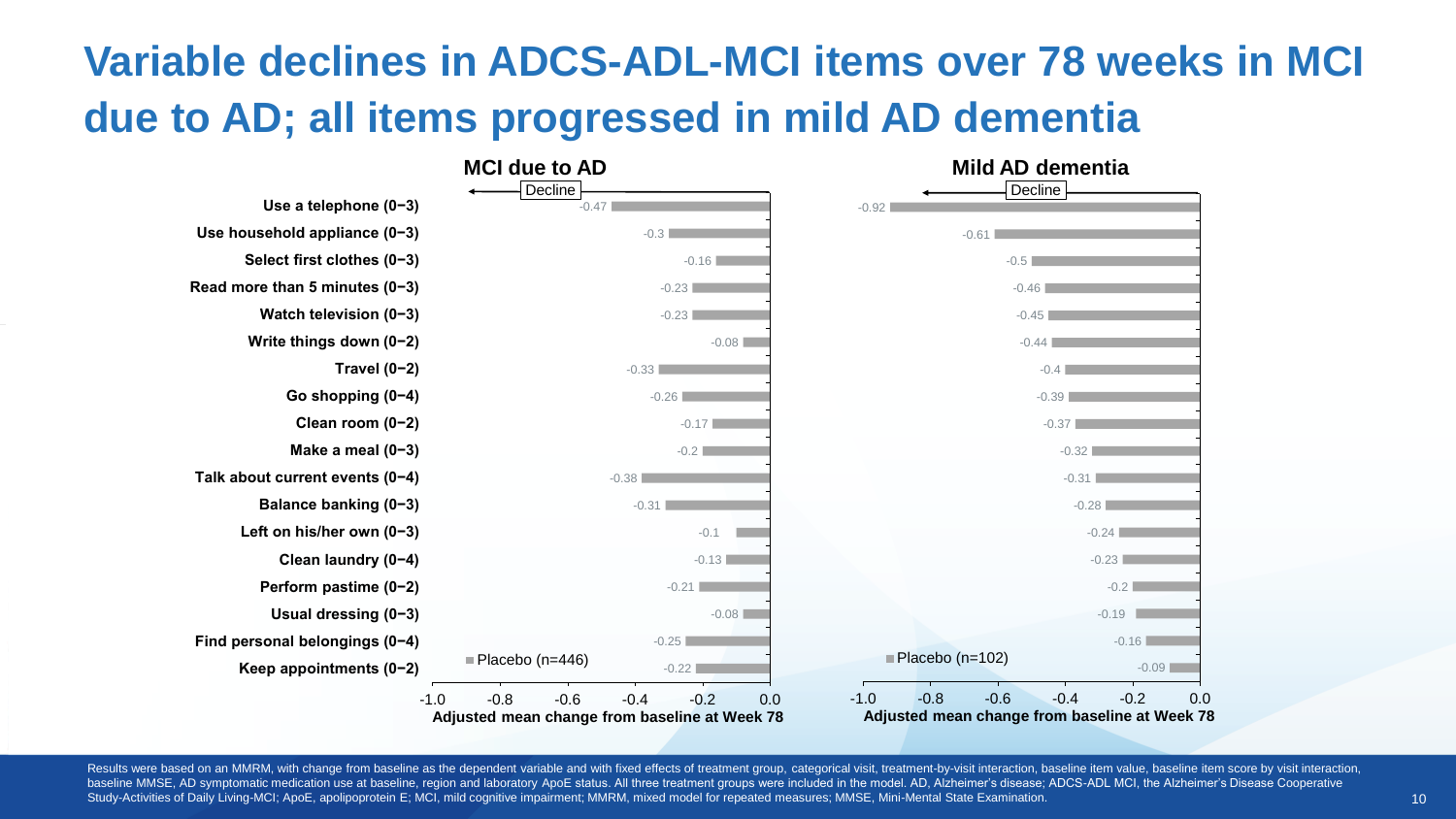## **Treatment differences over 78 weeks on the ADAS-Cog13 differed according to disease stage**



a Results were based on an MMRM, with change from baseline as the dependent variable and with fixed effects of treatment group, categorical visit, treatment-by-visit interaction, baseline item value, baseline item score by interaction, baseline MMSE, AD symptomatic medication use at baseline, region and laboratory ApoE status. All three treatment groups were included in the model. AD, Alzheimer's disease; ADAS-Cog 13, Alzheimer's Disease Assessment Scale-Cognitive subscale; ApoE, apolipoprotein E; MCI, mild cognitive impairment; MMRM, mixed model for repeated measures; MMSE, Mini-Mental State Examination.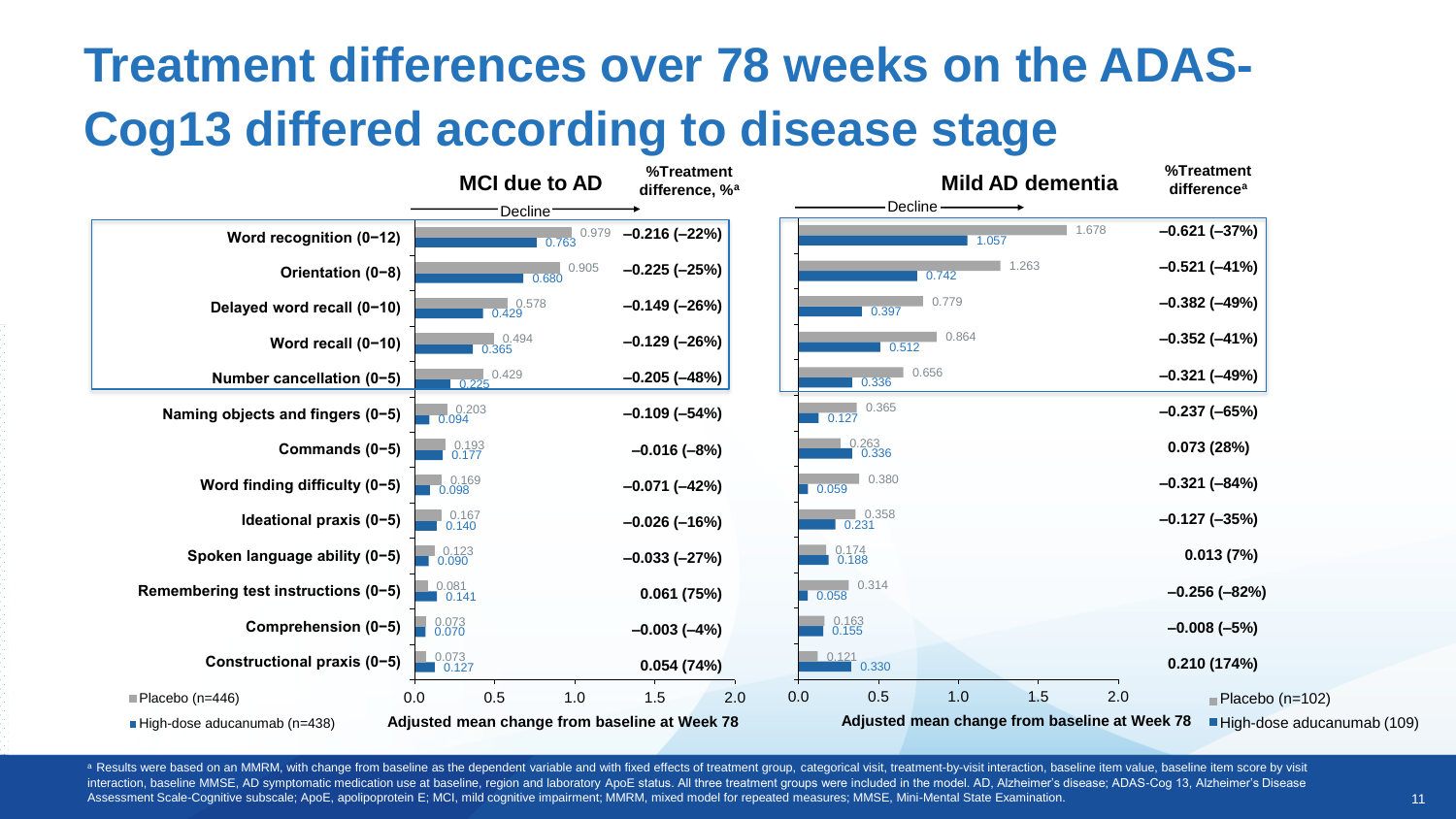### **Treatment difference over 78 weeks on the ADCS-ADL-**

### **MCI differed according to disease stage**

|                                     | %Treatment<br>difference, % <sup>a</sup> | <b>Mild AD dementia</b><br>Decline                                                                     | %Treatment<br>difference, % <sup>a</sup>                                |
|-------------------------------------|------------------------------------------|--------------------------------------------------------------------------------------------------------|-------------------------------------------------------------------------|
|                                     | $0.07$ (-15%)                            | $-0.92$<br>$-0.36$                                                                                     | $0.56(-61%)$                                                            |
| 0.12                                | $0.18(-60%)$                             | $-0.61$<br>$-0.201$                                                                                    | $0.39(-67%)$                                                            |
| $-0.07$                             | $0.09(-56%)$                             | $-0.50$<br>$-0.091$                                                                                    | $0.19(-80%)$                                                            |
| $-0.07$                             | $0.16(-70%)$                             | $-0.46$<br>$-0.24$                                                                                     | $0.15 (-48%)$                                                           |
| .141                                | $0.09(-39%)$                             | $-0.45$<br>$-0.06$                                                                                     | $0.23 (-87%)$                                                           |
| $-8.98$                             | $-0.02(25%)$                             | $-0.44$<br>$-0.11$                                                                                     | $0.19 (-77%)$                                                           |
|                                     | $0.08 (-24%)$                            | $-0.40$<br>$-0.09$                                                                                     | $0.40 (-78%)$                                                           |
|                                     | $0.05(-19%)$                             | $-0.39$<br>$-0.16$                                                                                     | $0.34 (-59%)$                                                           |
| $-0.03$                             | $0.14 (-82%)$                            | $-0.37$<br>$-0.221$                                                                                    | $0.21 (-41%)$                                                           |
| $-0.02$                             | $0.18(-90%)$                             | $-0.32$                                                                                                | $0.07$ (-106%)<br>$\blacksquare$ 0.02                                   |
|                                     | $0.15(-39%)$                             | $-0.31$ <sub>26</sub>                                                                                  | $0.41 (-16%)$                                                           |
|                                     | $0.07 (-23%)$                            | $-0.28$ <sub>0.21</sub>                                                                                | $0.22 (-25%)$                                                           |
| $-8.08$                             | $0.03(-30%)$                             | $-0.24$<br>$-0.04$                                                                                     | $0.15(-88%)$                                                            |
| 3:13                                | $0(0\%)$                                 | $-0.23$<br>$-0.04$                                                                                     | $0.06 (-83%)$                                                           |
| 15 <sub>1</sub>                     | $0.07 (-33%)$                            | $-0.20$ <sub>-0.14</sub>                                                                               | $0.05 (-30\%)$                                                          |
| $-0.08 -$                           | $0.02 (-25%)$                            | $-0.19$<br>$-0.04$                                                                                     | $-0.05$ ( $-79%$ )                                                      |
| .141                                | $0.10 (-40%)$                            | $-0.16$                                                                                                | $0.31 (-119%)$<br>$\Box 0.03$                                           |
|                                     | $0.03(-14%)$                             | $-0.19.09$                                                                                             | $0.34 (-56%)$                                                           |
| $\overline{2}$<br>0.0<br>at Week 78 |                                          | $-0.8$<br>$-0.6$<br>$-0.4$<br>$-0.2$<br>0.0<br>$-1.0$<br>Adjusted mean change from baseline at Week 78 | 0.2<br>$\blacksquare$ Placebo (n=102)<br>$\blacksquare$ Ligh doon oduoc |

|                                                           | <b>MCI due to AD</b>                                                                  |                 |  |  |  |
|-----------------------------------------------------------|---------------------------------------------------------------------------------------|-----------------|--|--|--|
| Use a telephone $(0-3)$                                   | Decline<br>$-0.47$<br>$-0.4$                                                          | differe<br>0.07 |  |  |  |
| Use household appliance (0-3)                             | $-0.3$<br>$-0.12$                                                                     | 0.18            |  |  |  |
| Select first clothes (0-3)                                | $-0.16$<br>$-0.07$                                                                    | 0.09            |  |  |  |
| Read more than 5 minutes $(0-3)$                          | $-0.23$<br>$-0.07$                                                                    | 0.16(           |  |  |  |
| Watch television $(0-3)$                                  | $-0.23 -0.14$                                                                         | 0.09            |  |  |  |
| Write things down $(0-2)$                                 | $-8.98$                                                                               | $-0.02$         |  |  |  |
| Travel $(0-2)$                                            | $-0.33$ <sub>-0.25</sub>                                                              | 0.08            |  |  |  |
| Go shopping $(0-4)$                                       | $-0.26$ <sub>21</sub>                                                                 | 0.05(           |  |  |  |
| Clean room $(0-2)$                                        | $-0.17$<br>$-0.03$                                                                    | 0.14(           |  |  |  |
| Make a meal $(0-3)$                                       | $-0.2$<br>$-0.02$                                                                     | 0.18            |  |  |  |
| Talk about current events (0-4)                           | $-0.38$<br>$-0.23$                                                                    | 0.15(           |  |  |  |
| Balance banking (0-3)                                     | $-0.31$ <sub>-0.24</sub>                                                              | 0.07            |  |  |  |
| Left on his/her own (0-3)                                 | $-8.38$                                                                               | 0.03(           |  |  |  |
| Clean laundry (0-4)                                       | $-8:13$                                                                               |                 |  |  |  |
| Perform pastime (0-2)                                     | $-0.21$ <sub>0.15</sub>                                                               | 0.07            |  |  |  |
| Usual dressing $(0-3)$                                    | $-0.08 - 0.06$                                                                        | 0.02(           |  |  |  |
| Find personal belongings (0-4)                            | $-0.25$ $-0.14$                                                                       | 0.10            |  |  |  |
| Keep appointments $(0-2)$                                 | $-0.23$                                                                               | 0.03(           |  |  |  |
| $-1.0$<br>Placebo (n=446)<br>High-dose aducanumab (n=438) | $-0.8$<br>$-0.6$<br>$-0.4$<br>$-0.2$<br>Adjusted mean change from baseline at Week 78 | 0.0             |  |  |  |

a Results were based on an MMRM, with change from baseline as the dependent variable and with fixed effects of treatment group, categorical visit, treatment-by-visit interaction, baseline item value, baseline item score by baseline MMSE, AD symptomatic medication use at baseline, region and laboratory ApoE status. All three treatment groups were included in the model. AD, Alzheimer's disease; ADCS-ADL MCI, the Alzheimer's Disease Cooperative Study-Activities of Daily Living-MCI; ApoE, apolipoprotein E; MCI, mild cognitive impairment; MMRM, mixed model for repeated measures; MMSE, Mini-Mental State Examination.

<sup>■</sup>High-dose aducanumab (109)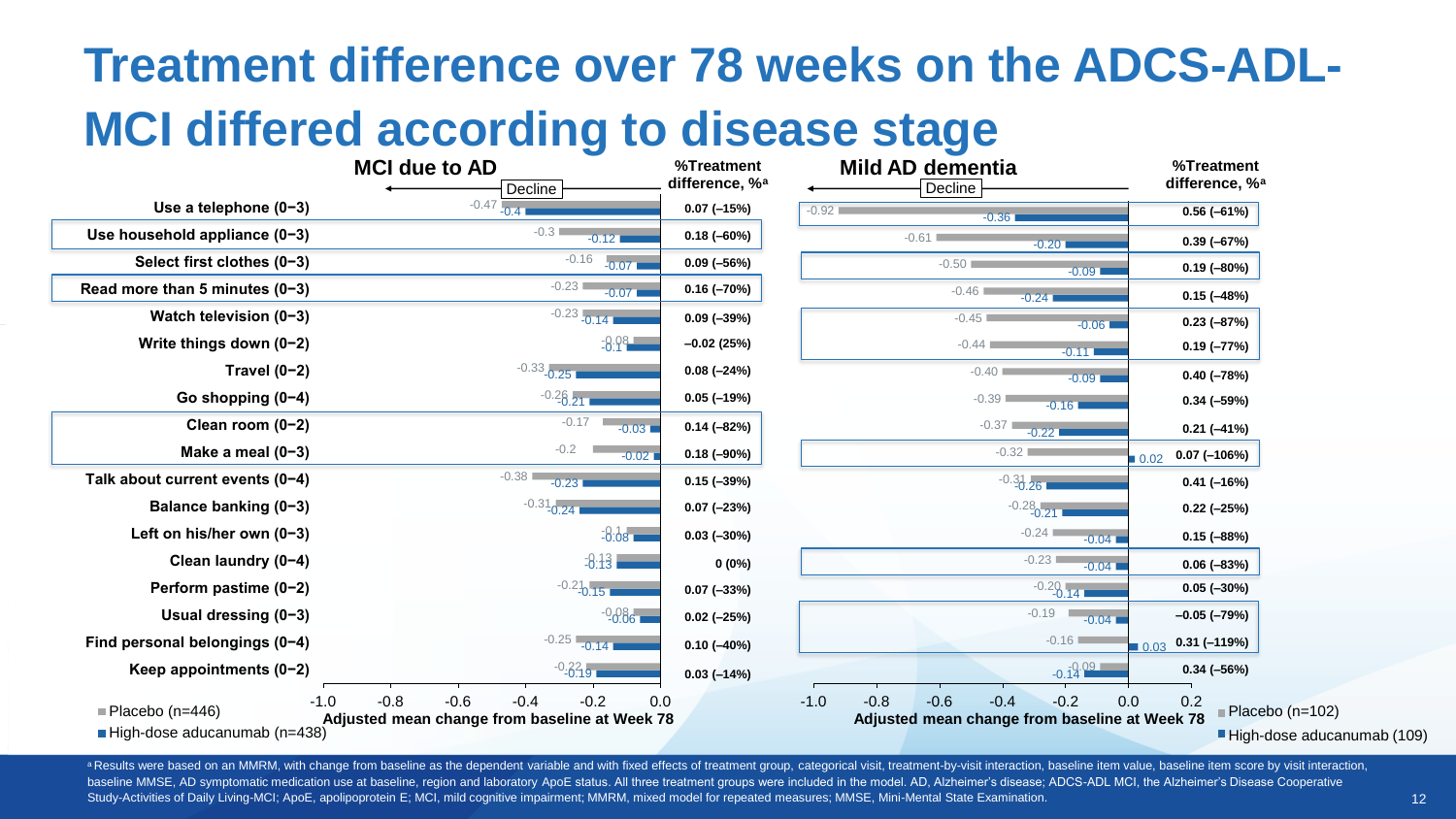### **Conclusions**

- Based on data from placebo-treated patients with MCI due to AD and mild AD dementia in EMERGE, the clinical progression of Alzheimer's disease follows the expected pattern and exhibits different patterns for different baseline clinical stages
	- o Patients with MCI due to AD demonstrate decline in memory, orientation, and activities of daily living, but the most demanding cognitive skills and most complex activities of daily living stand out as the most measurable in this early-stage
	- o At the mild AD dementia stage, a broader array of cognitive deficits are measurable, along with decline in the ability to independently perform simpler activities of daily living
- Treatment effects with aducanumab were observed in both the MCI and mild AD dementia stages of the disease
- Treatment effects were most evident on the specific individual items most affected by patients in the early stages of AD
	- $\circ$  On the ADAS-Cog 13, patients with MCI due to AD and mild AD dementia benefited from maintaining executive functioning, memory, and orientation skills. The MCI group stood out in terms of having twice the measurable treatment effect on the single executive functioning test, Number Cancellation
	- o On the ADCS-ADL-MCI, at the MCI stage, patients' treatment benefits are seen in more complex activities that require judgment and concentration. At the mild AD dementia stage, simpler activities such as dressing are beneficially impacted by treatment
- Treating AD in its earliest symptomatic stages of MCI and mild AD dementia helps preserve complex cognitive processing and independence in high-level functional activities
- Larger treatment effects in the mild AD dementia stage reflect the opportunity to preserve remaining cognitive and functional abilities
- Interpretation of these analyses is limited by the small sample size of the mild AD dementia group